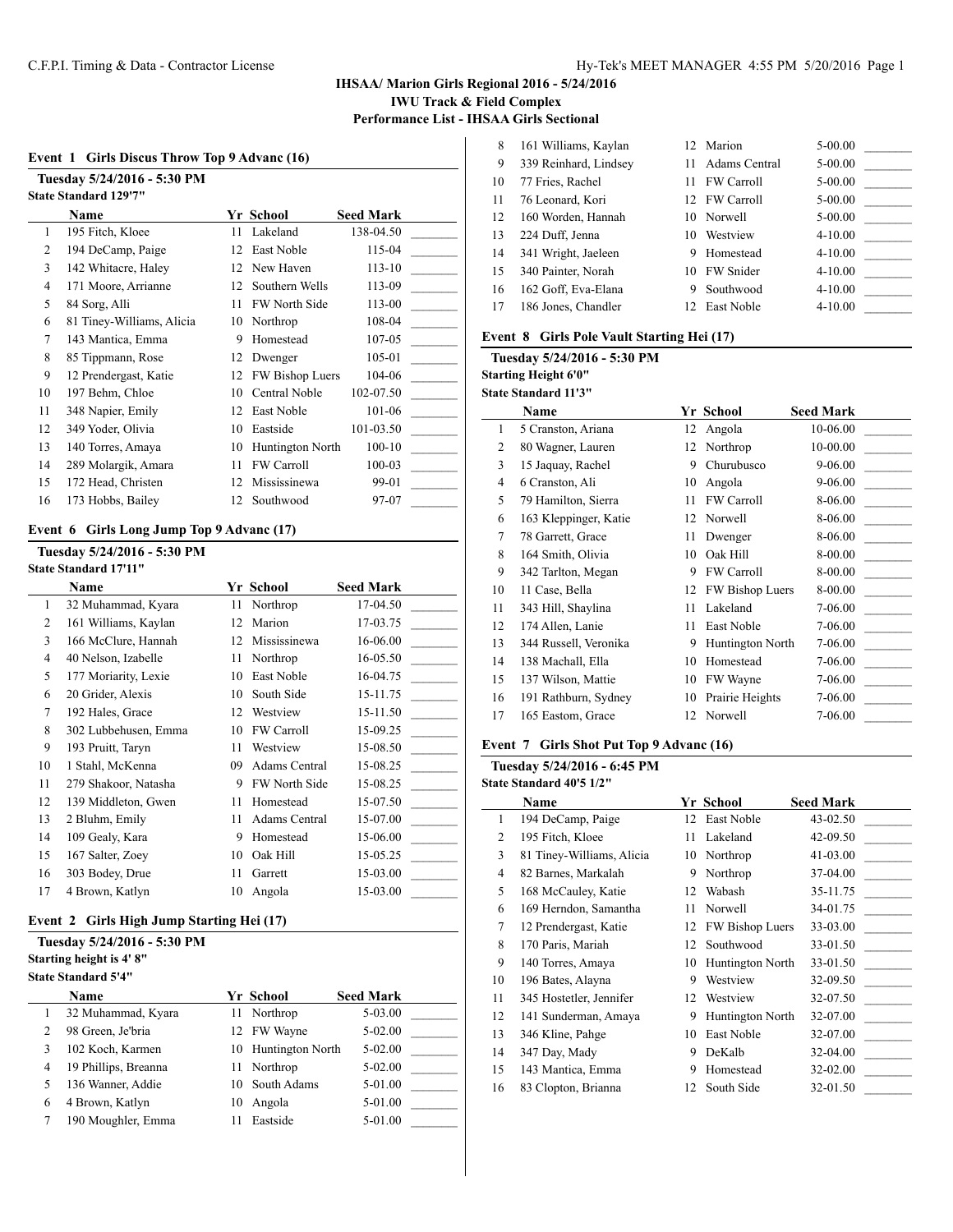# **IHSAA/ Marion Girls Regional 2016 - 5/24/2016 IWU Track & Field Complex Performance List - IHSAA Girls Sectional**

## **Event 38 Girls 4x800 Meter Relay (16)**

| Tuesday 5/24/2016 - 6:00 PM |                              |              |                               |  |  |  |  |
|-----------------------------|------------------------------|--------------|-------------------------------|--|--|--|--|
|                             | Team                         | <b>Relay</b> | <b>Seed Time</b>              |  |  |  |  |
| 1                           | Bellmont                     |              | 9:41.78                       |  |  |  |  |
|                             | 1) 8 Beery, Bailey 12        |              | 2) 7 Neher, Mackenzie 10      |  |  |  |  |
|                             | 3) 119 Fuelling, Emily 10    |              | 4) 123 Gunsett, Emily 12      |  |  |  |  |
|                             | 5) 120 Hunter, Grace 9       |              | 6) 122 Fisher, Grace 11       |  |  |  |  |
|                             | 7) 125 Meyers, Autum 9       |              | 8) 124 Mills, Grace 9         |  |  |  |  |
| 2                           | FW Carroll                   |              | 9:51.11                       |  |  |  |  |
|                             | 1) 22 Falater, Margaret 10   |              | 2) 25 Metzger, Leah 10        |  |  |  |  |
|                             | 3) 27 Fruchey, Madison 12    |              | 4) 24 Green, Abigail 9        |  |  |  |  |
|                             | 5) 21 Hathaway, Meagan 9     |              | 6) 63 Ellingson, Kathleen 9   |  |  |  |  |
|                             | 7) 64 Geiger, Calista 9      |              | 8) 65 Thomas, Allison 11      |  |  |  |  |
| 3                           | Homestead                    |              | 9:54.78                       |  |  |  |  |
|                             | 1) 97 Batt, Kelsey 11        |              | 2) 101 Bultemeyer, Evonne 11  |  |  |  |  |
|                             | 3) 94 Walther, Grace 12      |              | 4) 126 Saine, Chalaina 9      |  |  |  |  |
|                             | 5) 112 Smith, Claire         |              | 6) 128 Norris, Saige 10       |  |  |  |  |
|                             | 7) 115 Swing, Haley 9        |              | 8) 130 Distelrath, Madison 11 |  |  |  |  |
| 4                           | DeKalb                       |              | 10:00.34                      |  |  |  |  |
|                             | 1) 181 Beckman, Lauren 10    |              | 2) 183 Schwartz, Tyler 10     |  |  |  |  |
|                             | 3) 180 Smith, Aiden 11       |              | 4) 226 Daniels, Kayla 11      |  |  |  |  |
|                             | 5) 227 McCormick, Krista 12  |              |                               |  |  |  |  |
| 5                           | Northrop                     |              | 10:02.47                      |  |  |  |  |
|                             | 1) 55 Kilby, Nedrah 9        |              | $2)$ 23 Irby, Jo'deci 9       |  |  |  |  |
|                             | 3) 67 Giraldo, Patricia 11   |              | 4) 70 Kelly, Audrey 11        |  |  |  |  |
|                             | 5) 68 Kelly, Victoria 10     |              | 6) 66 Gueber, Madi 10         |  |  |  |  |
|                             | 7) 69 Barrett, Tonya 10      |              |                               |  |  |  |  |
| 6                           | Dwenger                      |              | 10:05.63                      |  |  |  |  |
|                             | 1) 57 Brelage, Abby 11       |              | 2) 60 Weldon, Samantha 10     |  |  |  |  |
|                             | 3) 71 Brelage, Megan 12      |              | 4) 72 Ebetino, Alexandria 9   |  |  |  |  |
|                             | 5) 73 McMasters, Caroline 12 |              | 6) 74 Wyatt, Olivia 12        |  |  |  |  |
|                             | 7) 75 Manning, Claire 12     |              |                               |  |  |  |  |
| 7                           | Oak Hill                     |              | 10:06.00                      |  |  |  |  |
|                             | 1) 155 Hasty, Brooke 12      |              | 2) 253 Miller, Geralyn 12     |  |  |  |  |
|                             | 3) 256 Ulshafer, India 12    |              | 4) 150 Hornocker, Margo 10    |  |  |  |  |
|                             | 5) 154 Hart, Savannah 10     |              | 6) 259 Austin, Elissa 12      |  |  |  |  |
|                             | 7) 260 Taylor, Camille 10    |              |                               |  |  |  |  |
| 8                           | Norwell                      |              | 10:11.93                      |  |  |  |  |
|                             | 1) 257 Bales, Kristen 12     |              | 2) 152 Theisman, Megan 11     |  |  |  |  |
|                             | 3) 258 Topp, Allison 10      |              | 4) 262 Coratti, Hayley 10     |  |  |  |  |
|                             | 5) 261 DeRemer, Kayla 12     |              | 6) 264 Lechner, Riley 11      |  |  |  |  |
|                             | 7) 263 Frauhiger, Estee 10   |              | 8) 265 Watanabe, Akiko 11     |  |  |  |  |
| 9                           | East Noble                   |              | 10:16.61                      |  |  |  |  |
|                             | 1) 218 Kline, Kara 10        |              | 2) 185 McCulloch, Kayla 9     |  |  |  |  |
|                             | 3) 216 Henning, Hannah 9     |              | 4) 179 Smolinske, Olivia 9    |  |  |  |  |
|                             | 5) 228 Warren, Kyra 10       |              | 6) 231 Vandiver, Jessica 11   |  |  |  |  |
|                             |                              |              | 8) 230 Dashiell, Emily 10     |  |  |  |  |
| 10                          | Blackford                    |              | 10:23.19                      |  |  |  |  |
|                             | 1) 9 Cline, Bailey 12        |              | 2) 266 Futrell, Bry 10        |  |  |  |  |
|                             | 3) 267 Reed, Falynne 10      |              | 4) 268 Thurman, Ashley 12     |  |  |  |  |
|                             | 5) 269 Twibell, Jamie 11     |              |                               |  |  |  |  |

| Concordia                     | 10:25.48                       |
|-------------------------------|--------------------------------|
| 1) 315 Bentz, Abigail 11      | 2) 316 Bernabe, Lina 10        |
| 3) 318 Brennan, Abbey 10      | 4) 317 Hardin, Meredith 12     |
| 5) 29 Martin, Hannah 11       | 6) 320 Trier, Carmen 10        |
| 7) 319 Witmer, Natalie 9      |                                |
| Angola                        | 10:26.54                       |
| 1) 220 Mendez, Madalynn 9     | 2) 6 Cranston, Ali 10          |
| 3) 221 Keretszes, Danielle 10 | 4) 222 Luna, Michelle 9        |
| 5) 3 Korte, Josey 11          | 6) 233 Brandt, Kaitlyn 12      |
| 7) 234 Temple, Bailley 9      | 8) 232 Mendez, Antonia 10      |
| Huntington North              | 10:33.45                       |
| 1) 93 Goodrich, Brooke 9      | 2) 96 Stoffell, Hannah 12      |
| 3) 131 Eckert, Amara 9        | 4) 132 Harmon, Cadee 11        |
|                               | 6) 133 Jamison, Marissa 12     |
| 7) 134 Miller, Alena 9        |                                |
| Central Noble                 | 10:41.03                       |
| 1) 13 Kunkel, Kayla 10        | 2) 321 Andrews, Delany 10      |
| 3) 324 Skinner, Paige 10      | 4) 322 Pilnock, Abbey 12       |
| 5) 323 Vice, Katie 11         |                                |
| South Adams                   | 10:41.85                       |
| 1) 273 Von Gunten, Olivia 10  | 2) 330 Harruff, Eliza 9        |
| 3) 329 Hawbaker, Hadi 10      | 4) 328 Hawbaker, Katelin 12    |
| 5) 92 Kloepper, Caroline 11   | 6) 331 Neuenschwander, Makenna |
| 7) 327 Peace, Makinzi 11      | 8) 325 Rosswurm, Ayla 9        |
| Northfield                    | 10:47.22                       |
| 1) 332 Kirtland, Mariah 10    | 2) 336 Leland, Natasha 10      |
| 3) 333 Moore, Liz 9           | 4) 337 Schuler, Attie 10       |
| 5) 334 Shear, India 10        | 6) 338 Snyder, Madison 10      |
| 7) 335 Tracy, Catherine 11    |                                |
|                               | 5) 135 Hoopingarner, Kyler 9   |

### **Event 18 Girls 100 Meter Dash (15) Prelims**

### **Tuesday 5/24/2016 - 6:15 PM State Standard 12.39**

|    | Name                   |    | Yr School         | <b>Seed Time</b> |
|----|------------------------|----|-------------------|------------------|
| 1  | 86 Lockett, Tianna     | 11 | Heritage          | 12.82            |
| 2  | 16 McCarter, Te'shiya  | 10 | Woodlan           | 12.84            |
| 3  | 87 Lee, Erica          | 12 | Homestead         | 12.85            |
| 4  | 17 Weems, Cierra       | 12 | Northrop          | 12.92            |
| 5  | 144 Wilson, McKenzie   | 11 | Elwood Communit   | 12.98            |
| 6  | 174 Allen, Lanie       | 11 | East Noble        | 13.06            |
| 7  | 175 Bontrager, Jeannie | 12 | Westview          | 13.11            |
| 8  | 176 Mawhorter, Erin    | 11 | West Noble        | 13.20            |
| 9  | 145 Lane, Kaylee       | 9  | Elwood Communit   | 13.20            |
| 10 | 88 Bieber, Kristin     | 11 | FW Wayne          | 13.23            |
| 11 | 205 Nelson, Kariann    | 12 | Garrett           | 13.25            |
| 12 | 106 Stine, Taryn       | 9  | Heritage          | 13.38            |
| 13 | 270 Garrison, Grace    | 9  | <b>FW Carroll</b> | 13.41            |
| 14 | 90 Chapman, Anah       | 9  | FW Wayne          | 13.43            |
| 15 | 146 Wheels, Camille    | 11 | Marion            | 13.55            |

### **Event 15 Girls 100 Meter Hurdles (17) Prelims**

# **Tuesday 5/24/2016 - 6:25 PM**

**State Standard 14.97**

| <b>Name</b>         | Yr School    | <b>Seed Time</b> |  |
|---------------------|--------------|------------------|--|
| 42 Harvin, Aniya    | 9 South Side | 13.07            |  |
| 2 98 Green, Je'bria | 12 FW Wayne  | 14.86            |  |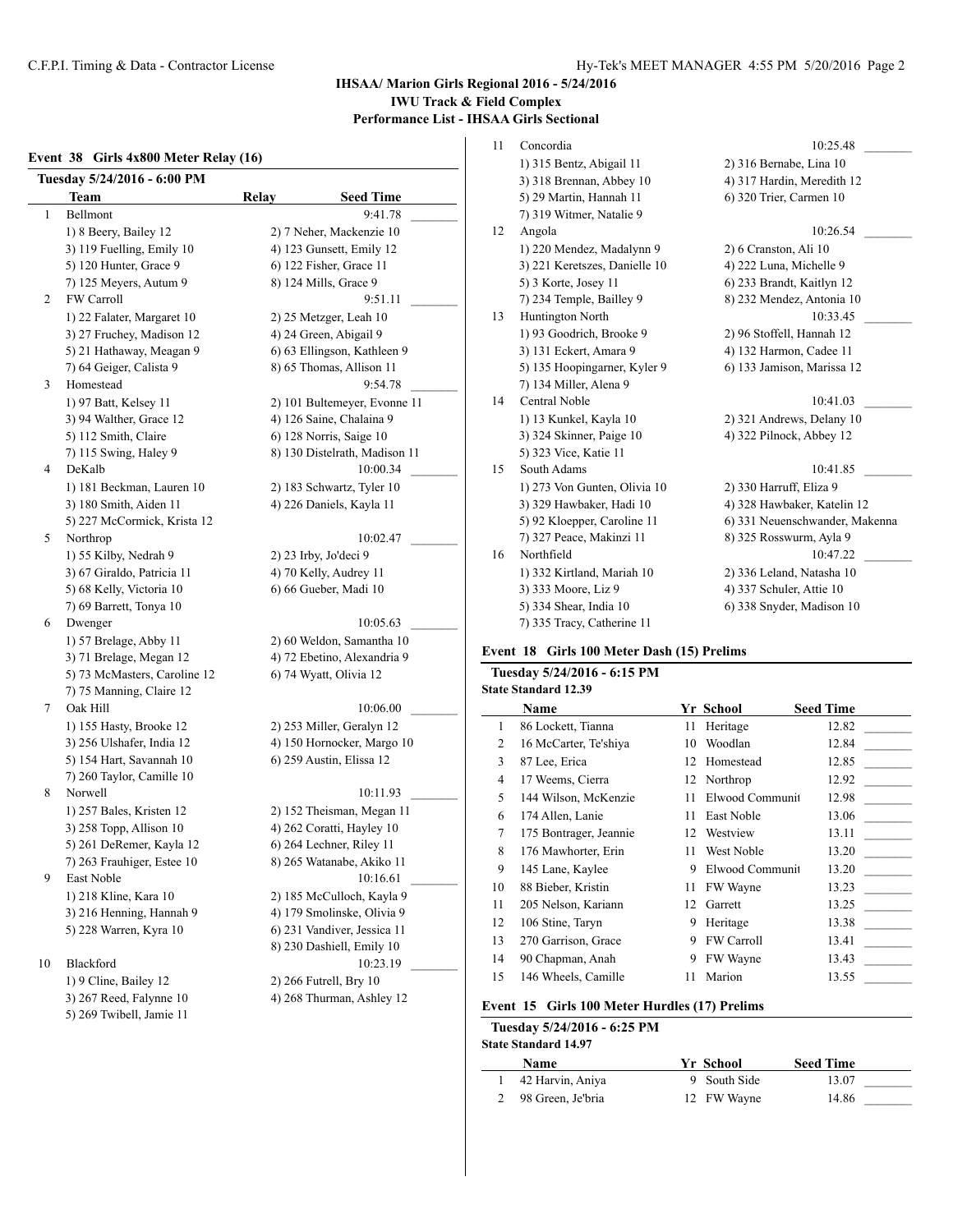### C.F.P.I. Timing & Data - Contractor License Hy-Tek's MEET MANAGER 4:55 PM 5/20/2016 Page 3

### **IHSAA/ Marion Girls Regional 2016 - 5/24/2016 IWU Track & Field Complex Performance List - IHSAA Girls Sectional**

 $\overline{1}$ 

### **Event 15 ...(Girls 100 Meter Hurdles (17) Prelims)**

|        | Name                     |    | Yr School    | <b>Seed Time</b> |
|--------|--------------------------|----|--------------|------------------|
| 3      | 19 Phillips, Breanna     | 11 | Northrop     | 15.15            |
| 4      | 99 Phillips, Aniese      | 10 | FW Wayne     | 15.27            |
| 5      | 100 Turner, Nakita       | 10 | New Haven    | 15.32            |
| 6      | 30 Houston, Kimaya       | 11 | South Side   | 15.42            |
| $\tau$ | 136 Wanner, Addie        | 10 | South Adams  | 15.70            |
| 8      | 31 Vanlandingham, Alarra | 9  | Woodlan      | 15.91            |
| 9      | 33 Wilkins, Carly        | 12 | FW Carroll   | 15.98            |
| 10     | 186 Jones, Chandler      | 12 | East Noble   | 16.01            |
| 11     | 89 Wright, Cae'Sarae     |    | 12 Homestead | 16.13            |
| 12     | 187 Yoder, Hannah        | 11 | Eastside     | 16.39            |
| 13     | 278 Friedrich, Olivia    | 11 | Concordia    | 16.42            |
| 14     | 156 Barden, Madison      | 12 | Wabash       | 16.51            |
| 15     | 157 Dawes, Makenna       | 11 | Southwood    | 16.55            |
| 16     | 188 Maskow, Massie       | 12 | Lakeland     | 16.58            |
| 17     | 158 Altum, Audrey        | 9  | Eastbrook    | 17.27            |
|        |                          |    |              |                  |

# **Event 23 Girls 200 Meter Dash (16) Prelims**

### **Tuesday 5/24/2016 - 6:35 PM State Standard: 25.41**

|    | <b>Name</b>               |    | Yr School         | <b>Seed Time</b> |
|----|---------------------------|----|-------------------|------------------|
| 1  | 144 Wilson, McKenzie      | 11 | Elwood Communit   | 26.49            |
| 2  | 18 Gibson, Rachel         | 12 | Dwenger           | 26.58            |
| 3  | 16 McCarter, Te'shiya     | 10 | Woodlan           | 26.87            |
| 4  | 177 Moriarity, Lexie      | 10 | East Noble        | 26.93            |
| 5  | 89 Wright, Cae'Sarae      | 12 | Homestead         | 27.06            |
| 6  | 17 Weems, Cierra          | 12 | Northrop          | 27.11            |
| 7  | 90 Chapman, Anah          | 9  | FW Wayne          | 27.40            |
| 8  | 41 Andrews, Tracey        | 12 | South Side        | 27.61            |
| 9  | 178 Baver, Tori           | 11 | Garrett           | 27.64            |
| 10 | 13 Kunkel, Kayla          | 10 | Central Noble     | 27.69            |
| 11 | 147 Stoppenhagen, Addison | 10 | Norwell           | 27.73            |
| 12 | 148 White, Ellie          | 11 | Southwood         | 27.79            |
| 13 | 201 Yoder, Makayla        | 10 | Westview          | 28.02            |
| 14 | 164 Smith, Olivia         | 10 | Oak Hill          | 28.03            |
| 15 | 270 Garrison, Grace       | 9  | <b>FW Carroll</b> | 28.14            |
| 16 | 91 Torrez, Natalia        | 11 | Homestead         | 28.66            |

### **Event 27 Girls 1600 Meter Run (16)**

# **Tuesday 5/24/2016 - 7:15 PM State Standard: 5:00.59**

|                | Name                   |     | <b>Yr School</b>    | <b>Seed Time</b> |
|----------------|------------------------|-----|---------------------|------------------|
| 1              | 94 Walther, Grace      |     | 12 Homestead        | 4:59.00          |
| $\overline{c}$ | 96 Stoffell, Hannah    |     | 12 Huntington North | 5:05.25          |
| 3              | 3 Korte, Josey         | 11  | Angola              | 5:09.28          |
| 4              | 152 Theisman, Megan    | 11  | Norwell             | 5:15.23          |
| 5              | 181 Beckman, Lauren    | 10  | DeKalb              | 5:16.59          |
| 6              | 24 Green, Abigail      | 9   | <b>FW Carroll</b>   | 5:21.73          |
| 7              | 151 Farr, Morgan       | 9   | Southwood           | 5:22.62          |
| 8              | 10 McManus, Emily      |     | 10 FW Bishop Luers  | 5:27.50          |
| 9              | 25 Metzger, Leah       | 10  | <b>FW Carroll</b>   | 5:32.44          |
| 10             | 182 Burchett, Michaell | 11  | Lakeland            | 5:32.68          |
| 11             | 153 Quick, Katie       |     | 12 Frankton         | 5:32.82          |
| 12             | 134 Miller, Alena      | 9   | Huntington North    | 5:38.48          |
| 13             | 26 Folland, Julia      | 12. | Churubusco          | 5:38.73          |

| 14 274 Newman, Haley     | 12 New Haven    | 5:39.79 |  |
|--------------------------|-----------------|---------|--|
| 15 275 Wilicher, Makylas | 9 FW North Side | 5:43.85 |  |
| 16 229 Boese, Krista     | 10 East Noble   | 5:43.89 |  |

### **Event 31 Girls 4x100 Meter Relay (16)**

|    | Tuesday 5/24/2016 - 7:25 PM   |       |                               |
|----|-------------------------------|-------|-------------------------------|
|    | Team                          | Relay | Seed Time                     |
| 1  | FW Wayne                      |       | 50.95                         |
|    | 1) 88 Bieber, Kristin 11      |       | 2) 90 Chapman, Anah 9         |
|    | 3) 98 Green, Je'bria 12       |       | 4) 114 Grubbs, Jada 10        |
|    | 5) 113 Mabson, Indigo 9       |       | 6) 99 Phillips, Aniese 10     |
| 2  | Northrop                      |       | 50.99                         |
|    | 1) 34 Earley, Kamiya 10       |       | 2) 36 Jones, Aliyah 10        |
|    | 3) 37 Hollis, Shidrea 9       |       | 4) 39 Swisshelm, Regan 10     |
|    | 5) 35 Nguyen, Ivee 12         |       | 6) 17 Weems, Cierra 12        |
|    | 7) 38 Purnell, Zaria 9        |       | 8) 40 Nelson, Izabelle 11     |
| 3  | South Side                    |       | 51.01                         |
|    | 1) 41 Andrews, Tracey 12      |       | 2) 45 Bennett, Robyn 9        |
|    | 3) 43 Derrick, Kierra 10      |       | 4) 46 Govan, Makilah 9        |
|    | 5) 42 Harvin, Aniya 9         |       | 6) 44 Hinton, Danielle 10     |
|    | 7) 47 Jackson, Le'aundra 11   |       | 8) 48 Rise, Lontrice 12       |
| 4  | Homestead                     |       | 51.04                         |
|    | 1) 108 Couch, Alyssa 10       |       | 2) 91 Torrez, Natalia 11      |
|    | 3) 109 Gealy, Kara 9          |       | 4) 110 LaBelle, Jordan 12     |
|    | 5) 111 Royal, Saviannah 11    |       | 6) 89 Wright, Cae'Sarae 12    |
|    | 7) 112 Smith, Claire          |       | 8) 87 Lee, Erica 12           |
| 5  | Woodlan                       |       | 51.21                         |
|    | 1) 49 Castleman, Kaitlyn 11   |       | 2) 53 Cook, Cheyenne 10       |
|    | 3) 54 Houser, Samantha 11     |       | 4) 16 McCarter, Te'shiya 10   |
|    | 5) 51 McGettigan, Kei'anna 10 |       | 6) 52 Reeb, Sage 10           |
|    | 7) 50 Tucker, Kira 12         |       | 8) 31 Vanlandingham, Alarra 9 |
| 6  | Westview                      |       | 51.88                         |
|    | 1) 175 Bontrager, Jeannie 12  |       | 2) 192 Hales, Grace 12        |
|    | 3) 198 Konkle, Summer 10      |       | 4) 202 Lory, Stephanie 9      |
|    | 5) 199 McCoy, Maggie 10       |       | 6) 193 Pruitt, Taryn 11       |
|    | 7) 200 Wisler, Tori 12        |       | 8) 201 Yoder, Makayla 10      |
| 7  | FW Snider                     |       | 51.98                         |
|    | 1) 283 Coleman, Janiy'a 9     |       | 2) 287 Gentry, Yahnea 9       |
|    | 3) 282 Hinton, Daysianae 11   |       | 4) 286 Milligan, Aizhane 12   |
|    | 5) 281 Pickens, Kalyn 11      |       | 6) 285 Rodgers, Oneisha 10    |
|    | 7) 284 Suttle, Seq'kirrinn 10 |       | 8) 288 Walker, Ani'a 10       |
| 8  | Heritage                      |       | 52.00                         |
|    | 1) 103 Chacon, Brenna 11      |       | 2) 86 Lockett, Tianna 11      |
|    | 3) 105 McKinnon, Emily 11     |       | 4) 107 Renninger, Erica 10    |
|    | 5) 104 Scott, Monica 11       |       | 6) 106 Stine, Taryn 9         |
| 9  | Marion                        |       | 52.13                         |
|    | 1) 146 Wheels, Camille 11     |       | 2) 236 Gibson, Mi'esha 10     |
|    | 3) 235 Gibson, Tamia 9        |       | 4) 237 Jackson, Leilanu 9     |
|    | 5) 238 Moore, Alexis 9        |       | 6) 239 Reed, Gabrielle 9      |
|    | 7) 240 Virges, Tiara 9        |       |                               |
| 10 | <b>Elwood Community</b>       |       | 52.35                         |
|    | 1) 145 Lane, Kaylee 9         |       | 2) 144 Wilson, McKenzie 11    |
|    | 3) 241 Cole, Kimmie 11        |       | 4) 242 Ruder, Maleah 9        |
|    |                               |       |                               |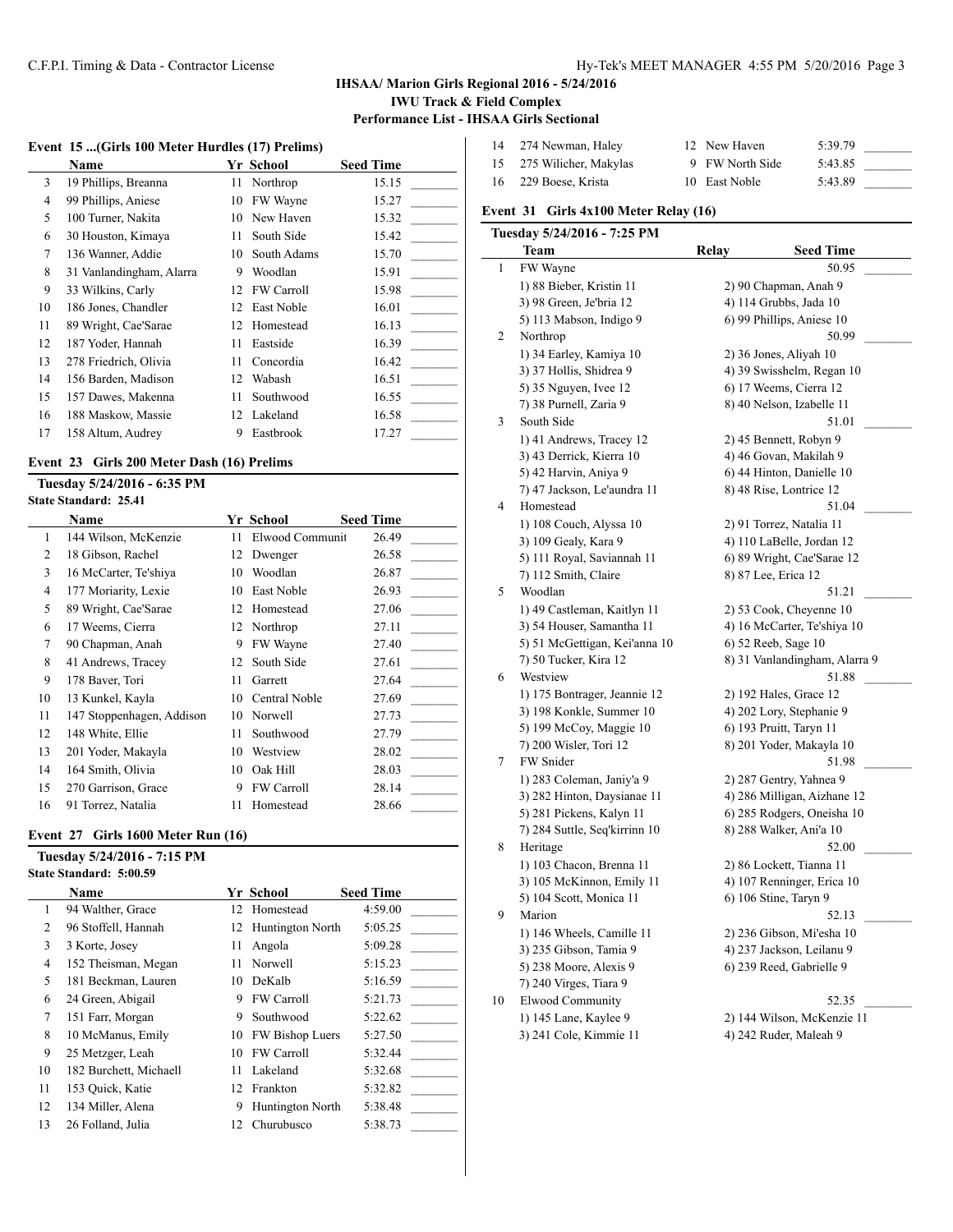### **IHSAA/ Marion Girls Regional 2016 - 5/24/2016 IWU Track & Field Complex Performance List - IHSAA Girls Sectional**

# **Event 31 ...(Girls 4x100 Meter Relay (16))**

|    | Team                              | Relay | <b>Seed Time</b>                |
|----|-----------------------------------|-------|---------------------------------|
| 11 | <b>FW Carroll</b>                 |       | 52.67                           |
|    | 1) 270 Garrison, Grace 9          |       | 2) 79 Hamilton, Sierra 11       |
|    | 3) 76 Leonard, Kori 12            |       | 4) 289 Molargik, Amara 11       |
|    | 5) 290 Moller, Karsyn 9           |       | 6) 291 Miller, Gabiel 9         |
|    | 7) 292 Knorr, Emily 9             |       | 8) 293 Wehrle, Victoria 10      |
| 12 | Norwell                           |       | 53.10                           |
|    | 1) 160 Worden, Hannah 10          |       | 2) 147 Stoppenhagen, Addison 10 |
|    | 3) 248 Shelton, Quinn 12          |       | 4) 247 Mir flores, Irene 11     |
|    | 5) 243 Beer, Courtney 11          |       | 6) 244 Eckert, Candace 11       |
|    | 7) 245 Fiedler, Autumn 9          |       | 8) 246 Jutte, Maggie 12         |
| 13 | Adams Central                     |       | 53.13                           |
|    | 1) 2 Bluhm, Emily 11              |       | 2) 1 Stahl, McKenna 09          |
|    | 3) 295 Harshaman, Jamie 11        |       | 4) 294 Hart, Mackenzie 11       |
|    | 5) 296 Sprunger, Bailea 9         |       |                                 |
| 14 | Garrett                           |       | 53.33                           |
|    | 1) 203 Alwine, Shianne 12         |       | 2) 206 Beckner, Ravyn 10        |
|    | 3) 204 Cooper, Grace 11           |       | 4) 207 Kirkpatrick, Camryn 10   |
|    | 5) 205 Nelson, Kariann 12         |       | 6) 208 Quackenbush, Kali 12     |
| 15 | Angola                            |       | 53.53                           |
|    | 1) 215 Baker, Alyssa 12           |       | 2) 209 Brandt, Sarah 10         |
|    | 3) 210 Duvendack, Sarah 9         |       | 4) 214 Luna, Lizvet 12          |
|    | 5) 211 Maysonet-Torres, Valerie 9 |       | 6) 213 McHugh, Gabriella 9      |
|    | 7) 212 Rodriguez-lugo, Laura 9    |       |                                 |
| 16 | Dwenger                           |       | 53.60                           |
|    | 1) 61 Wilson, Vanessa 10          |       | 2) 297 Howe, Margaret 9         |
|    | 3) 298 Turner, Jacqueline 11      |       | 4) 299 Stoots, Marcie 10        |
|    | 5) 300 Schwieterman, Deanna 11    |       | 6) 301 Talarico, Sophie 9       |
|    |                                   |       |                                 |

#### **Event 19 Girls 400 Meter Dash (16)**

#### **Tuesday 5/24/2016 - 7:35 PM State Standard 57.83**

|    | Name                                  |    | Yr School            | <b>Seed Time</b> |
|----|---------------------------------------|----|----------------------|------------------|
| 1  | 19 Phillips, Breanna                  | 11 | Northrop             | 57.24            |
| 2  | 145 Lane, Kaylee                      | 9  | Elwood Communit      | 1:00.12          |
| 3  | 177 Moriarity, Lexie                  | 10 | East Noble           | 1:00.63          |
| 4  | 92 Kloepper, Caroline                 | 11 | South Adams          | 1:00.92          |
| 5  | 18 Gibson, Rachel                     | 12 | Dwenger              | 1:01.20          |
| 6  | 87 Lee, Erica                         | 12 | Homestead            | 1:01.29          |
| 7  | 20 Grider, Alexis                     | 10 | South Side           | 1:01.58          |
| 8  | 13 Kunkel, Kayla                      | 10 | Central Noble        | 1:01.68          |
| 9  | 149 Conrad, Stephanie                 | 12 | Norwell              | 1:01.94          |
| 10 | 148 White, Ellie                      | 11 | Southwood            | 1:02.13          |
| 11 | 271 Moore, Nakayla                    | 10 | <b>FW North Side</b> | 1:02.34          |
| 12 | 255 Trexler, Adrianna                 | 9  | Oak Hill             | 1:02.52          |
| 13 | 272 Kline, Sarah                      | 10 | Southern Wells       | 1:02.59          |
| 14 | 93 Goodrich, Brooke                   | 9  | Huntington North     | 1:02.87          |
| 15 | 115 Swing, Haley                      | 9  | Homestead            | 1:02.89          |
| 16 | 179 Smolinske, Olivia                 | 9  | East Noble           | 1:03.01          |
|    | Event 25 Girls 300 Meter Hurdles (16) |    |                      |                  |

| Tuesday 5/24/2016 - 7:40 PM<br><b>State Standard: 45.11</b> |             |                  |
|-------------------------------------------------------------|-------------|------------------|
| Name                                                        | Yr School   | <b>Seed Time</b> |
| 32 Muhammad, Kyara                                          | 11 Northrop | 45.78            |

| $\overline{2}$ | 30 Houston, Kimaya     | 11 | South Side              | 47.23 |  |
|----------------|------------------------|----|-------------------------|-------|--|
| 3              | 33 Wilkins, Carly      | 12 | FW Carroll              | 47.32 |  |
| 4              | 99 Phillips, Aniese    | 10 | FW Wayne                | 47.74 |  |
| 5              | 101 Bultemeyer, Evonne | 11 | Homestead               | 47.85 |  |
| 6              | 159 Peas, Jacklyn      | 11 | Northfield              | 48.82 |  |
| 7              | 186 Jones, Chandler    | 12 | East Noble              | 49.15 |  |
| 8              | 102 Koch, Karmen       | 10 | <b>Huntington North</b> | 49.49 |  |
| 9              | 157 Dawes, Makenna     | 11 | Southwood               | 49.52 |  |
| 10             | 156 Barden, Madison    | 12 | Wabash                  | 49.52 |  |
| 11             | 14 Fogle, Janessa      | 12 | Central Noble           | 49.53 |  |
| 12             | 189 Maskow, Ashlyn     | 12 | Lakeland                | 49.79 |  |
| 13             | 103 Chacon, Brenna     | 11 | Heritage                | 49.85 |  |
| 14             | 278 Friedrich, Olivia  | 11 | Concordia               | 50.22 |  |
| 15             | 246 Jutte, Maggie      | 12 | Norwell                 | 50.24 |  |
| 16             | 29 Martin, Hannah      | 11 | Concordia               | 50.29 |  |

#### **Event 21 Girls 800 Meter Run (16)**

**Tuesday 5/24/2016 - 7:55 PM State Standard 2:16.01**

|                | 'tatt bianuai'u 4.10.01 |    |                   |                  |  |
|----------------|-------------------------|----|-------------------|------------------|--|
|                | Name                    |    | Yr School         | <b>Seed Time</b> |  |
| 1              | 94 Walther, Grace       | 12 | Homestead         | 2:16.49          |  |
| 2              | 21 Hathaway, Meagan     | 9  | <b>FW Carroll</b> | 2:19.35          |  |
| 3              | 3 Korte, Josey          | 11 | Angola            | 2:21.17          |  |
| $\overline{4}$ | 180 Smith, Aiden        | 11 | DeKalb            | 2:22.98          |  |
| 5              | 23 Irby, Jo'deci        | 9  | Northrop          | 2:24.67          |  |
| 6              | 181 Beckman, Lauren     | 10 | DeKalb            | 2:24.93          |  |
| 7              | 7 Neher, Mackenzie      | 10 | Bellmont          | 2:25.99          |  |
| 8              | 95 Wilson, Nicole       | 12 | FW Wayne          | 2:26.14          |  |
| 9              | 273 Von Gunten, Olivia  | 10 | South Adams       | 2:26.50          |  |
| 10             | 22 Falater, Margaret    | 10 | <b>FW Carroll</b> | 2:26.87          |  |
| 11             | 150 Hornocker, Margo    | 10 | Oak Hill          | 2:28.26          |  |
| 12             | 55 Kilby, Nedrah        | 9  | Northrop          | 2:28.35          |  |
| 13             | 130 Distelrath, Madison | 11 | Homestead         | 2:29.04          |  |
| 14             | 119 Fuelling, Emily     | 10 | Bellmont          | 2:29.57          |  |
| 15             | 9 Cline, Bailey         | 12 | Blackford         | 2:30.62          |  |
| 16             | 151 Farr, Morgan        | 9  | Southwood         | 2:32.74          |  |
|                |                         |    |                   |                  |  |

#### **Event 29 Girls 3200 Meter Run (16)**

# **Tuesday 5/24/2016 - 8:15 PM State Standard: 10:58.00 Name Yr School Seed Time** 1 27 Fruchey, Madison 12 FW Carroll 10:42.18 2 183 Schwartz, Tyler 10 DeKalb 10:49.62 3 8 Beery, Bailey 12 Bellmont 11:05.66 4 96 Stoffell, Hannah 12 Huntington North 11:23.85 5 97 Batt, Kelsey 11 Homestead 11:33.03 6 28 Marriott, Lindsey 11 Leo 11:34.24 \_\_\_\_\_\_\_\_\_ 7 128 Norris, Saige 10 Homestead 11:35.33 8 152 Theisman, Megan 11 Norwell 11:37.26 9 184 Welch, Riley 11 Fremont 11:40.98 10 133 Jamison, Marissa 12 Huntington North 11:43.96 11 185 McCulloch, Kayla 9 East Noble 11:44.80 12 29 Martin, Hannah 11 Concordia 11:48.83 \_\_\_\_\_\_\_\_\_ 13 276 Culler, Katie 12 Fremont 11:55.33

14 277 Ryan, Emily 11 FW Carroll 11:56.07

15 154 Hart, Savannah 10 Oak Hill 12:17.69 \_\_\_\_\_\_\_\_\_